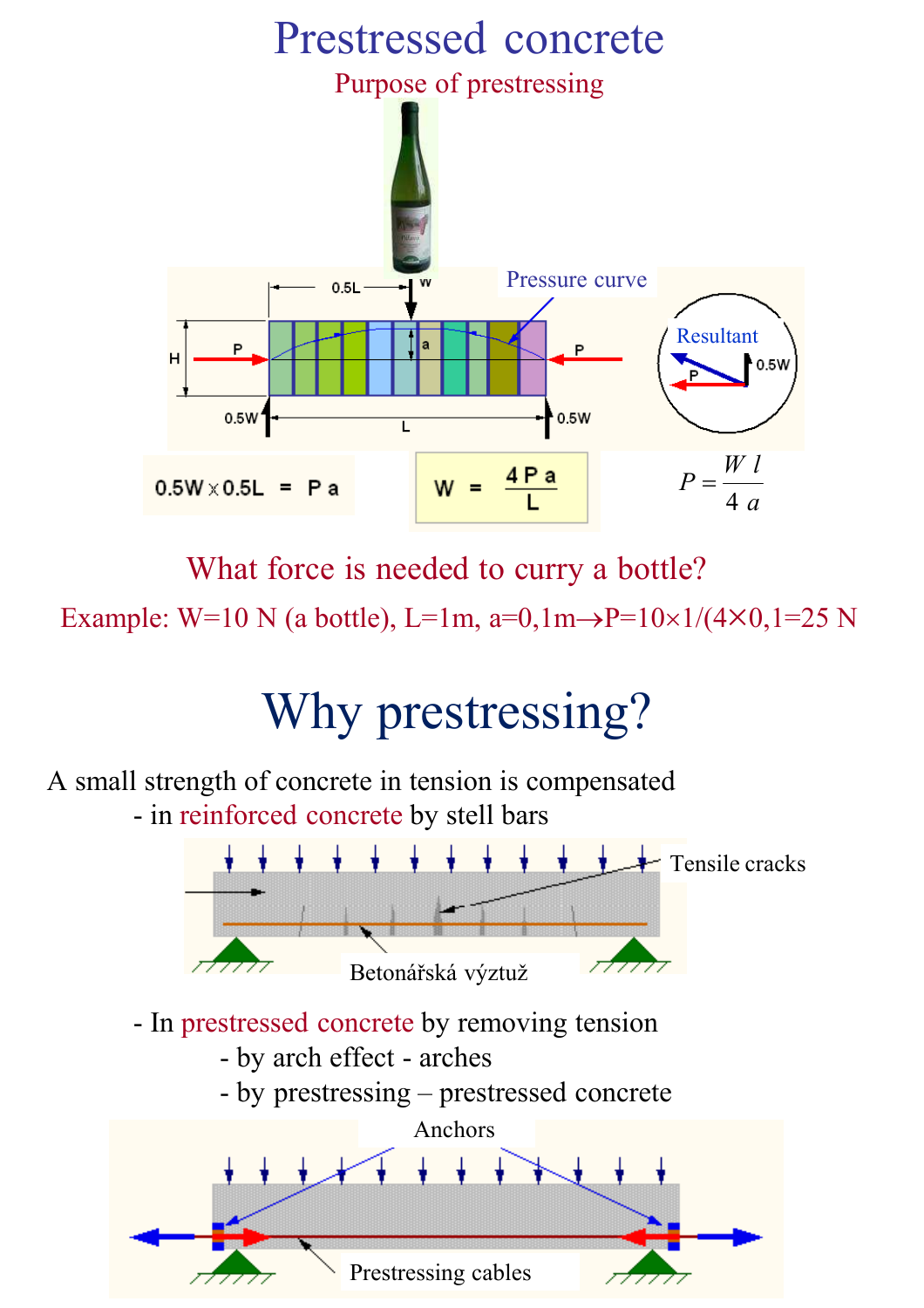#### Arches - vaults





#### Prestressed concrete



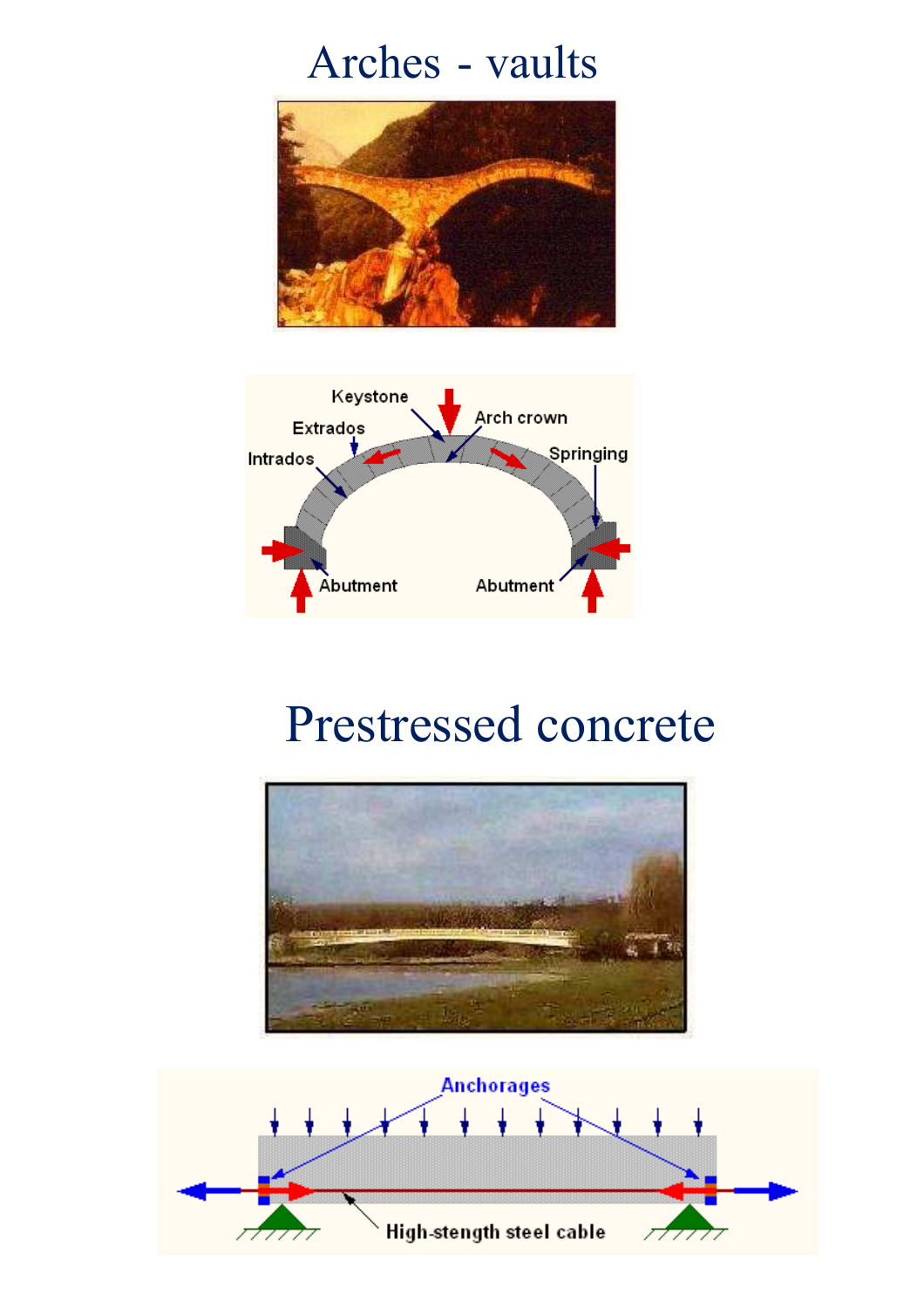## History of prestressing





Eugene Freyssinet (1879-1962)

## Pre tensioning prestressed concrete



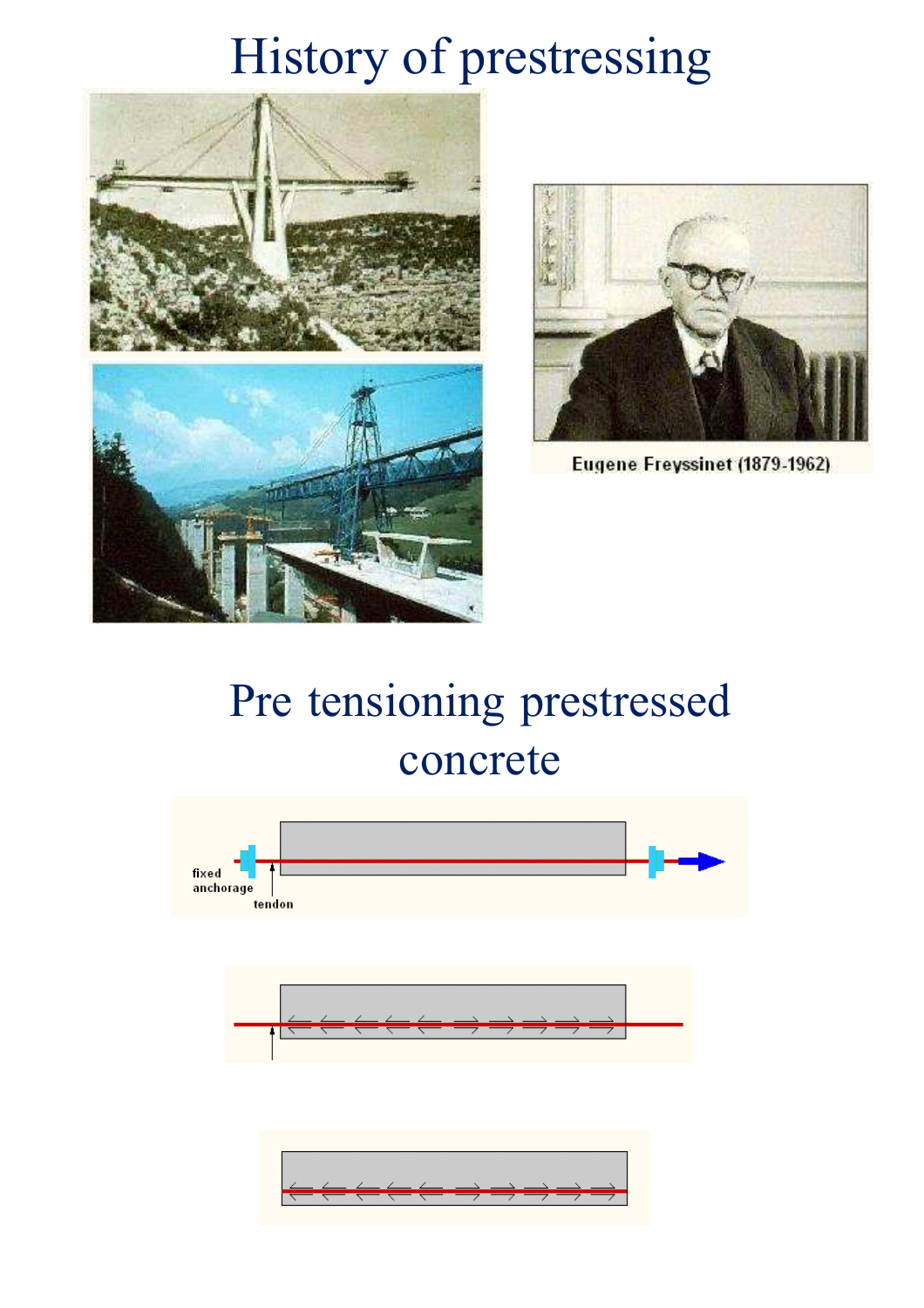## Pre-tensioning



#### Cross-sections of prestressed beams

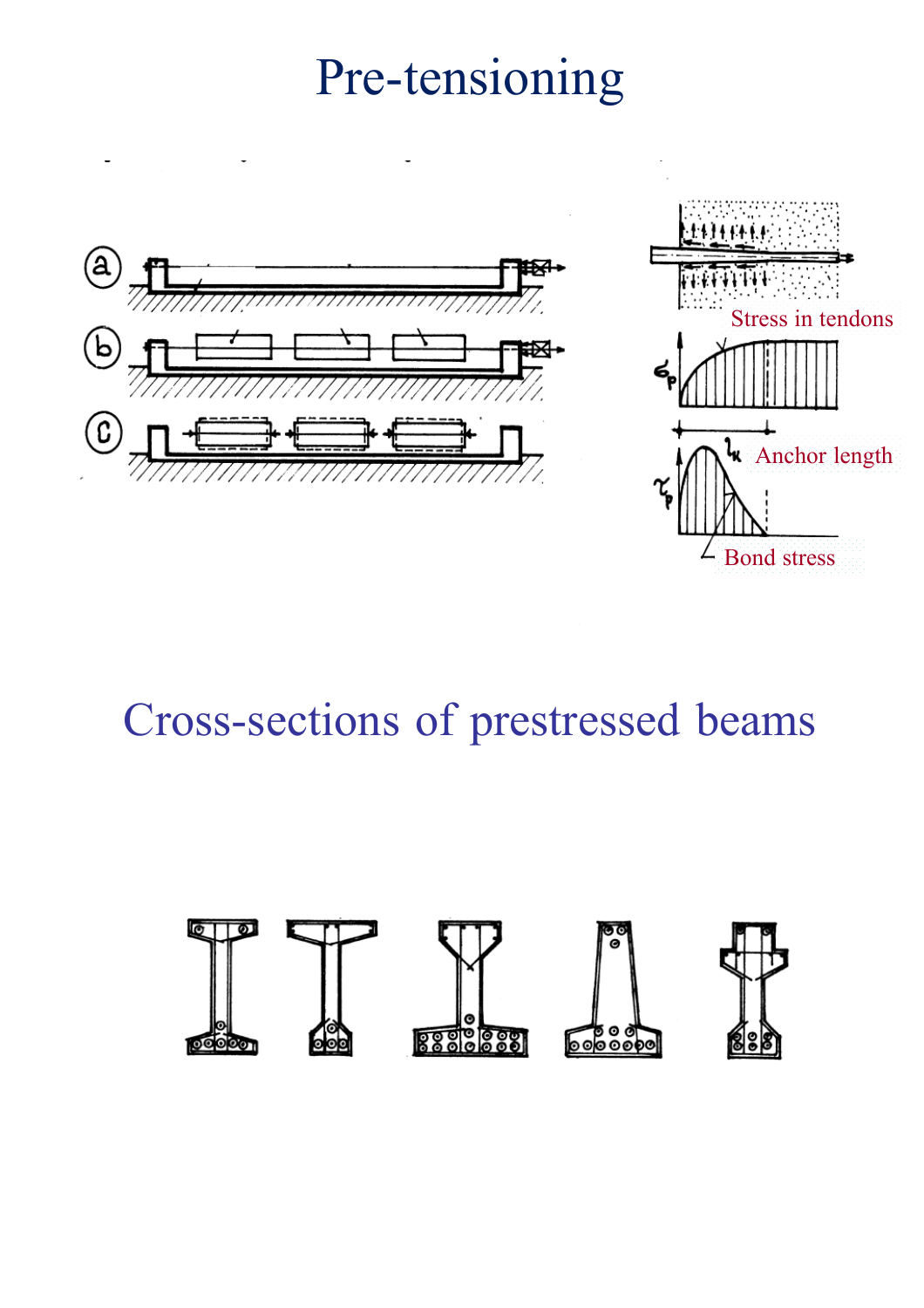# Post- tensioning







### Anchorage



Multi-strand anchorage



**Hand held jack**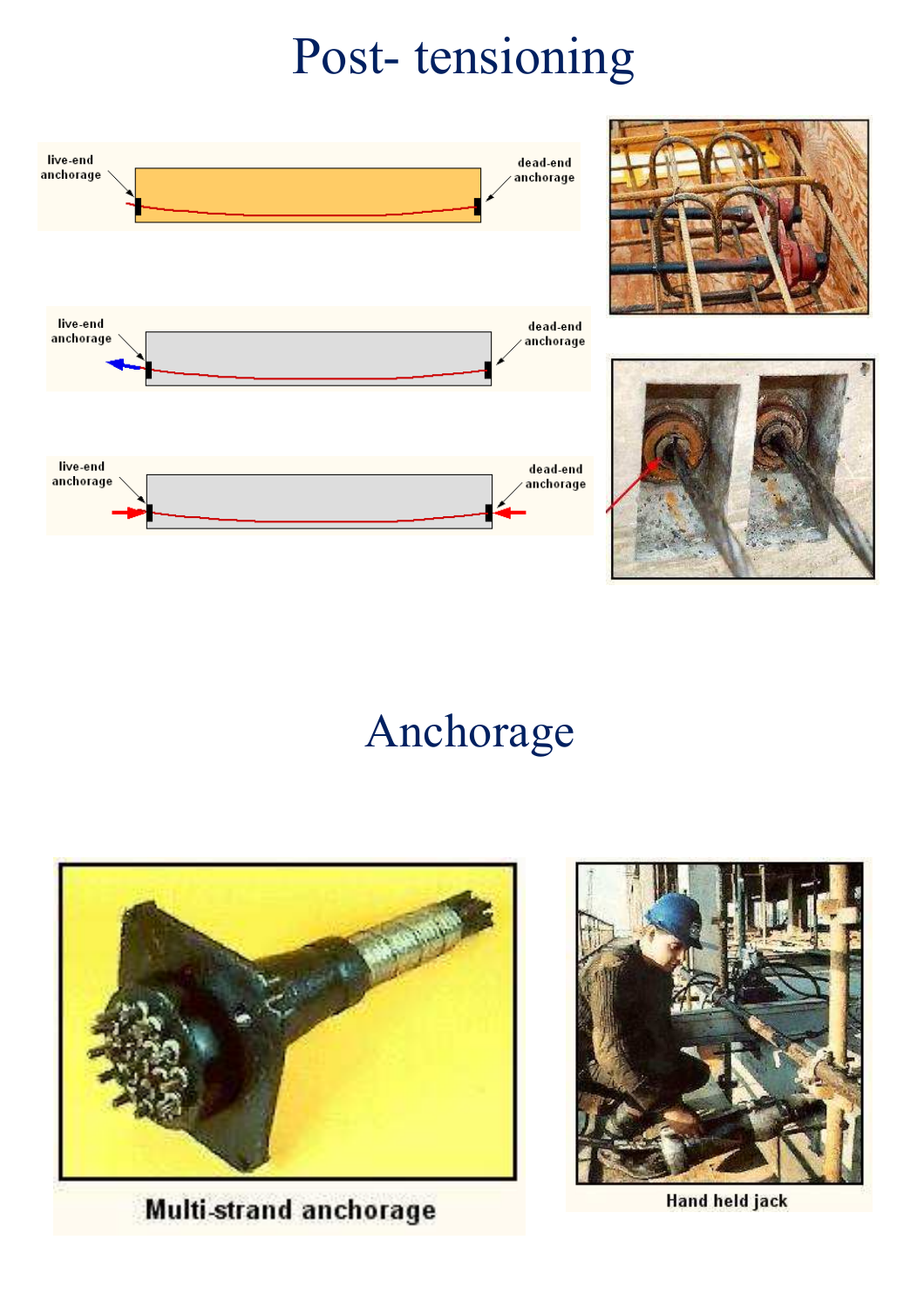

#### Types of tendons

Bending moments caused by prestressing has opposite sign then the moments due to load



- a) Curved tendons
- b) Combination of straight and curved tendons
- c) Combination of straight tendons at both surfaces and curved tendons at supports.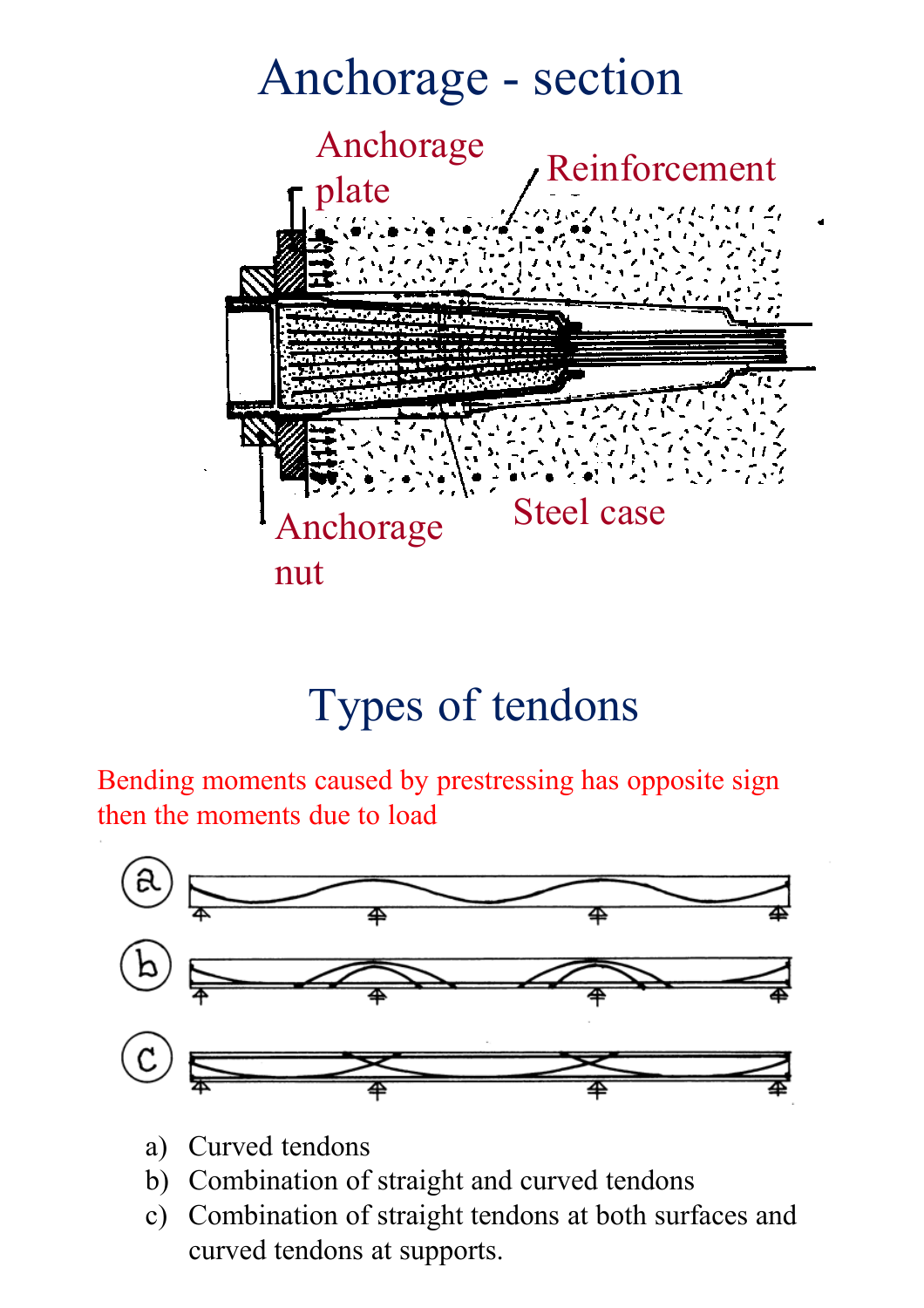# Position of prestressing tendons



#### Stresse in reinforced and prestressed beams



prestressing loading resultant

Reinforced concrete Prestressed concrete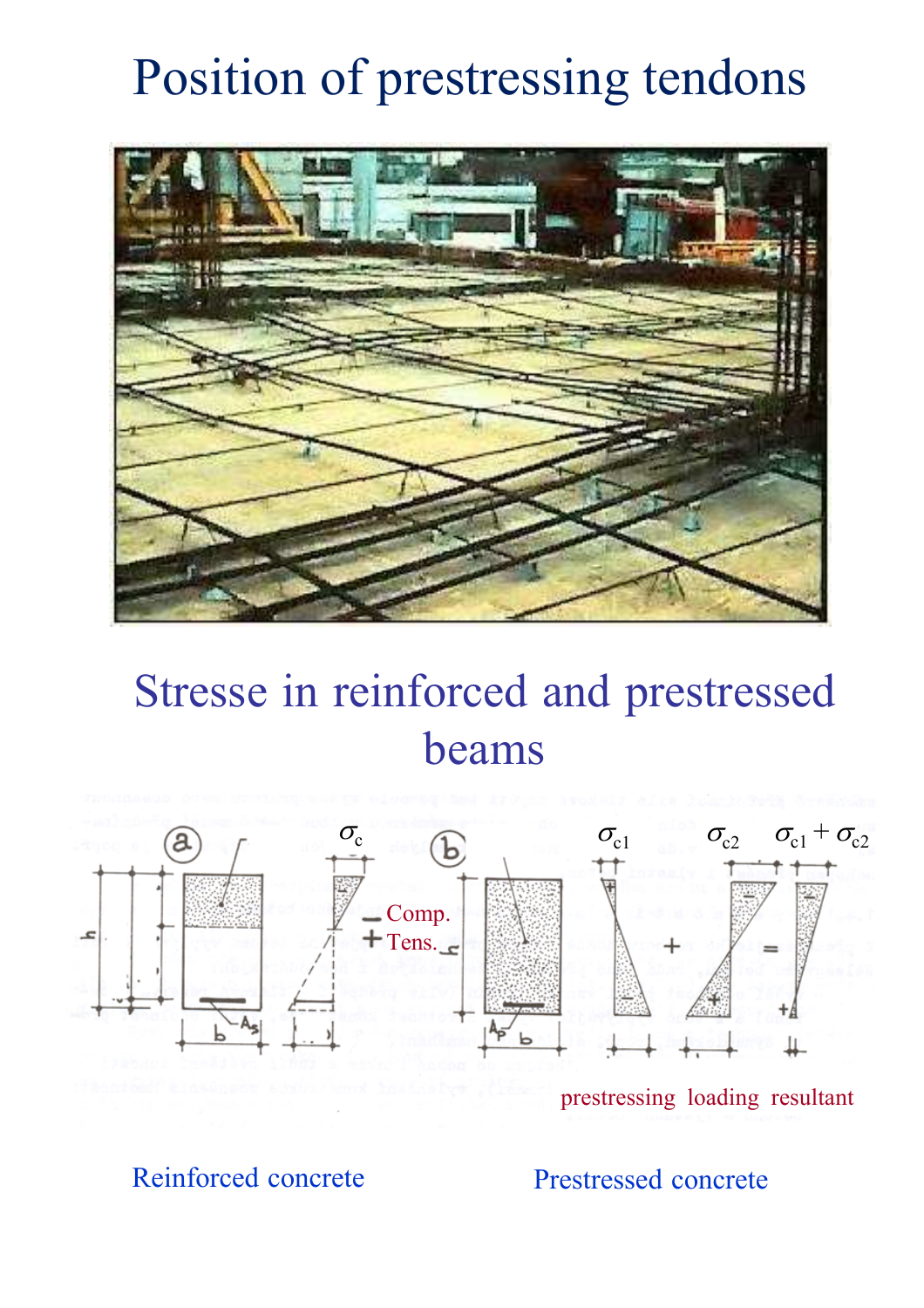# Shear in prestressed beams



Shear cracks prestressed beams develop at smaller angel than in reinforced beams. Cracks in prestressed beams open at greater loading then in reinforced beams.

## Deflection



Deflections of prestressed beams are significantly smaller then that of reinforced concrete beams



prestress - load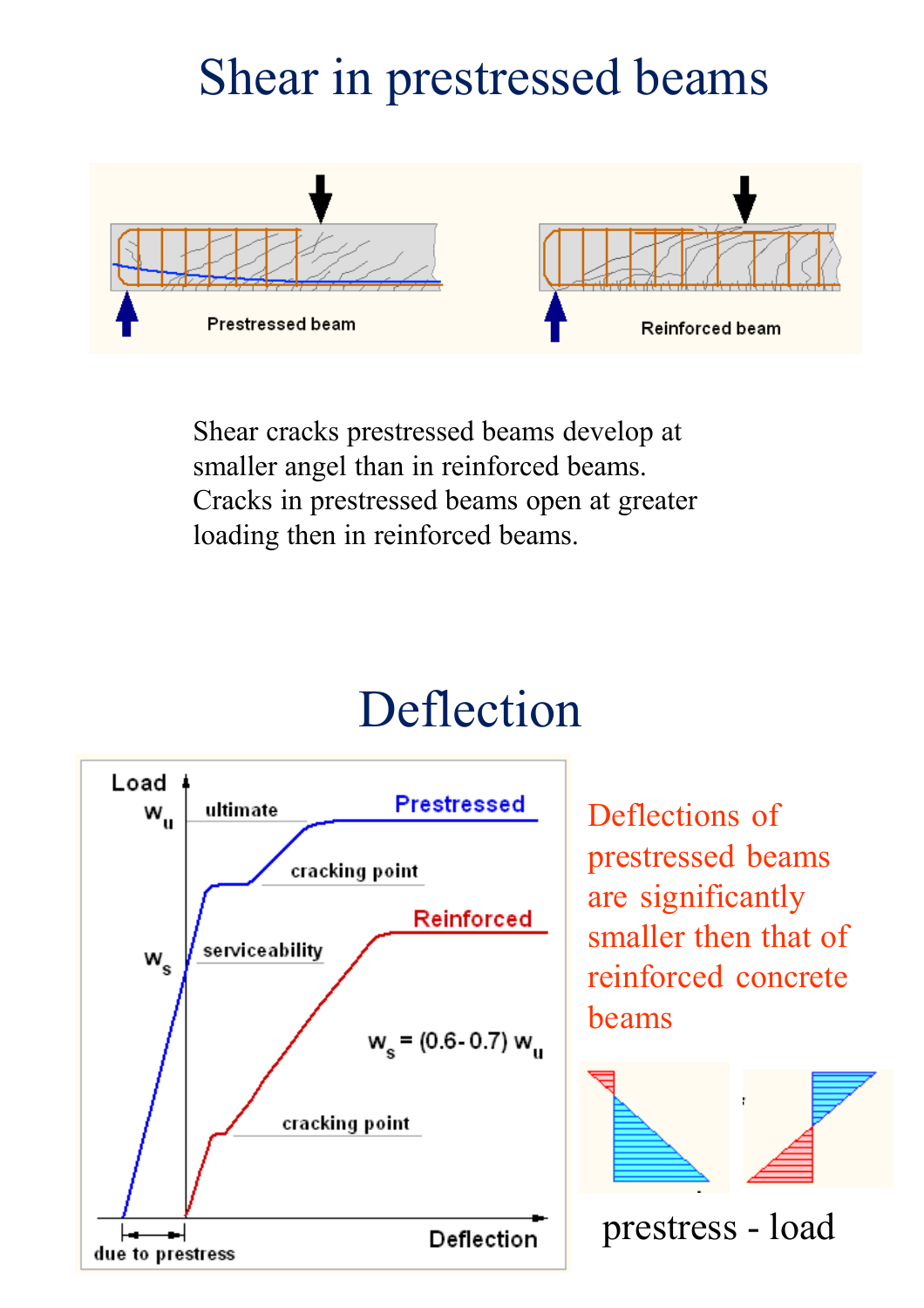## Losses of prestress



Prestressing force Force after Effective forse  $P_j$  -  $P_o$  Short time looses Log time looses

Short time losses: elastic deformation friction slip in anchor Long time losses: relaxation of steel creep of concrete shrinkage of concrete

## Bridge structures



The Esbly Bridge over the Marne, France 1950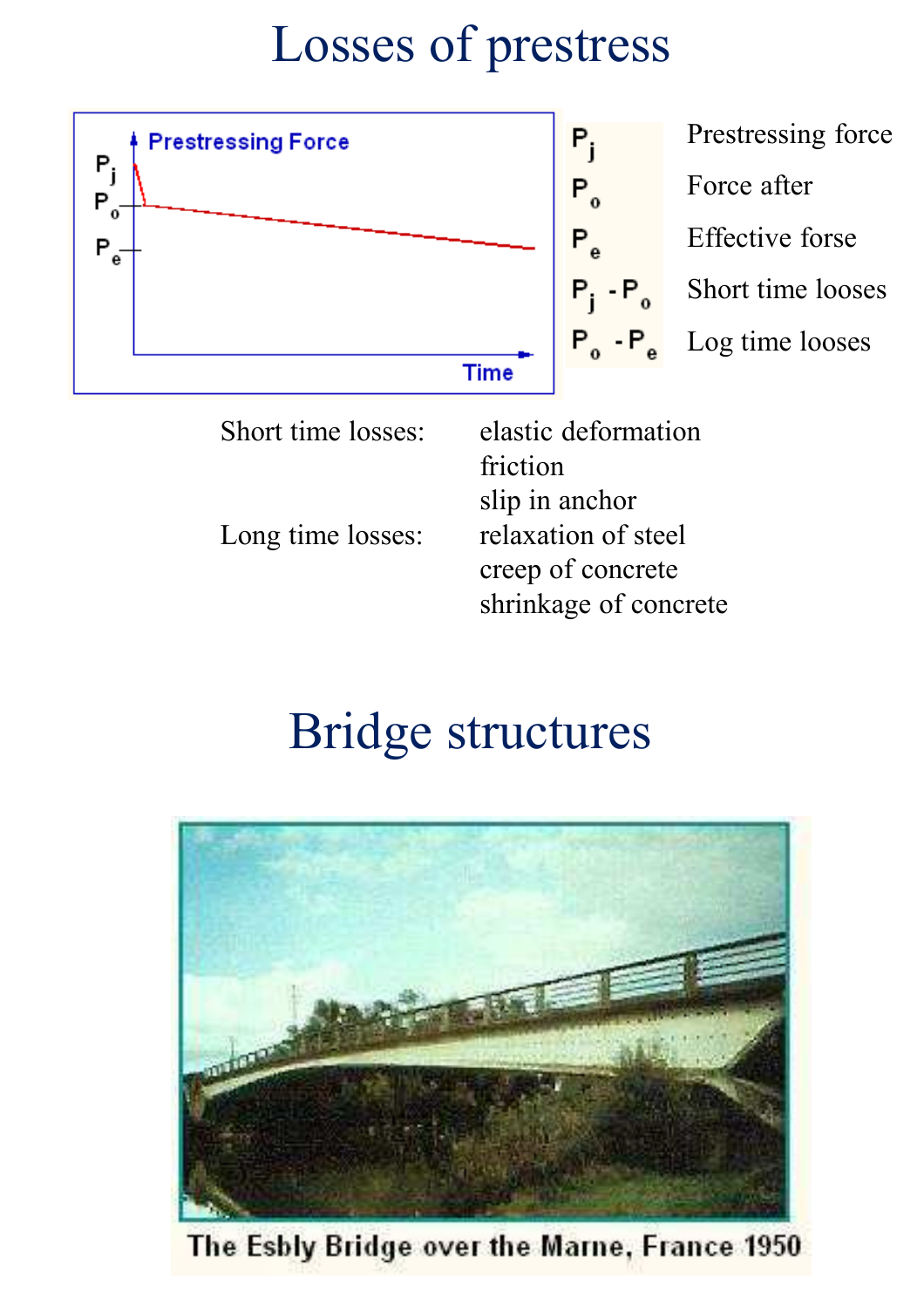## Continuous beam



## Small prefabricated elements

ties floors elements lintels beams